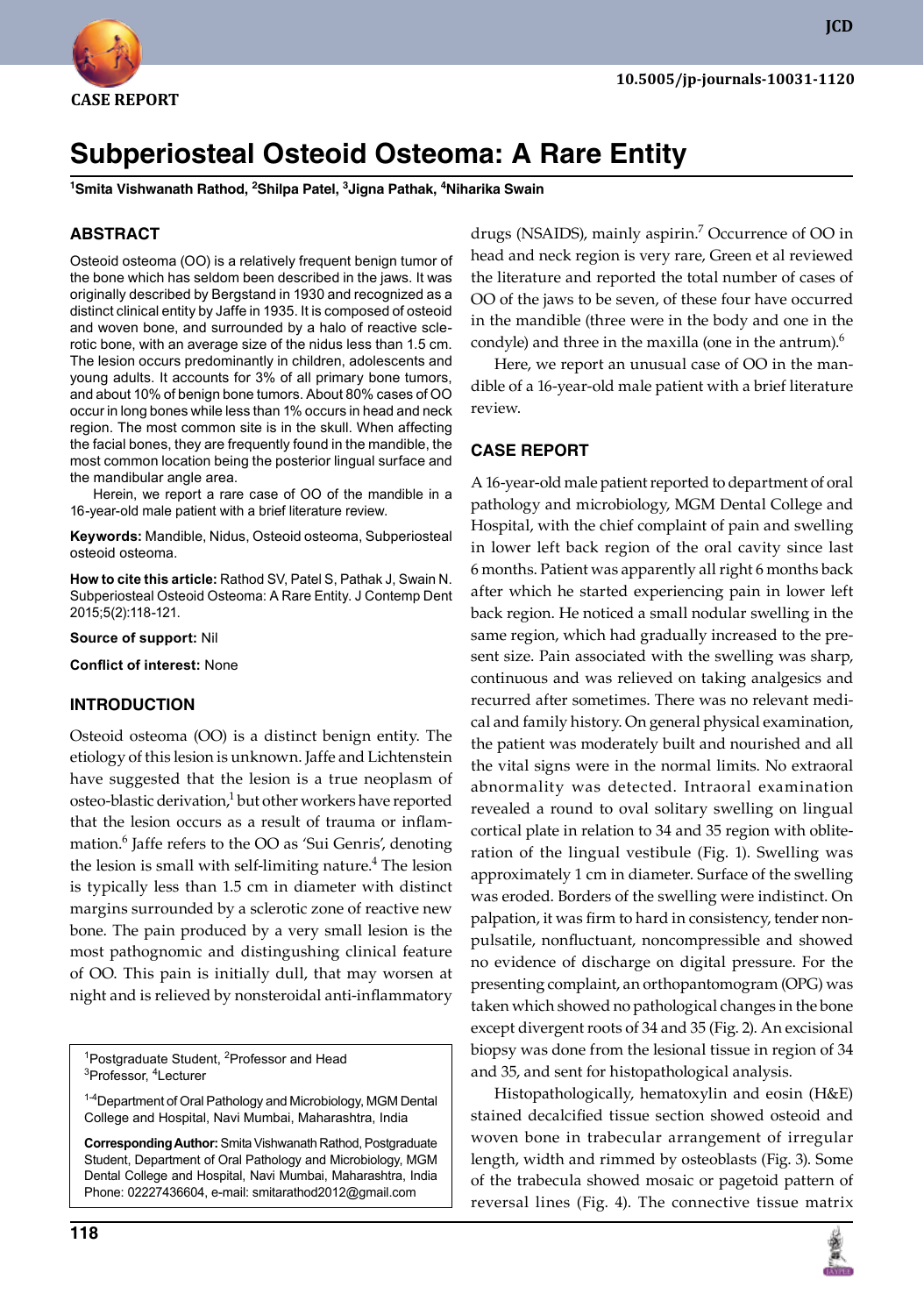*Subperiosteal Osteoid Osteoma: A Rare Entity*



**Fig. 1:** Intraoral view shows a well-defined, round to oval solitary swelling on lingual cortical plate in relation to 34 and 35 obliterating the lingual vestibule. Swelling was approximately 1 cm in diameter



**Fig. 2:** An orthopantomogram showing no pathological finding except divergent roots of 34 and 35



**Fig. 3:** Hematoxylin and eosin (H&E) (10×) stained decalcified tissue section shows osteoid and woven bone in trabecular arrangement of irregular length and width and rimmed by osteoblasts

showed high degree of vascularity and moderate cellularity (Fig. 5). The clinical findings and the overall histopathological features were suggestive of OO.

# **DISCUSSION**

Jaffe in 1935 described OO as a distinct clinical entity, and since, then 100 of cases have been published which bear his original criteria:<sup>9</sup>

- The lesion was a benign neoplasm.
- It consisted of large amounts of osteoid which became calcified.
- There was little evidence to suggest that the lesion was an inflammatory process.
- There were characteristic X-ray changes, such as focal rarefaction and reactive bone, which appeared some distance from the lesion.
- The lesion occurred most frequently in young adults.
- Pain is an outstanding feature and
- Complete removal is the treatment of choice.



**Fig. 4:** In H&E (40×) stained decalcified tissue section, some of the trabecula shows mosaic or pagetoid pattern of reversal lines



**Fig. 5:** Hematoxylin and eosin (H&E) (40×) stained decalcified tissue section, the connective tissue matrix shows high degree of vascularity and moderate cellularity

The OO is characterized clinically as a small but painful bony lesion which has seldom been described in the jaws. Lichtenstein defined OO as 'a small, oval, or roundish tumor like nidus which is composed of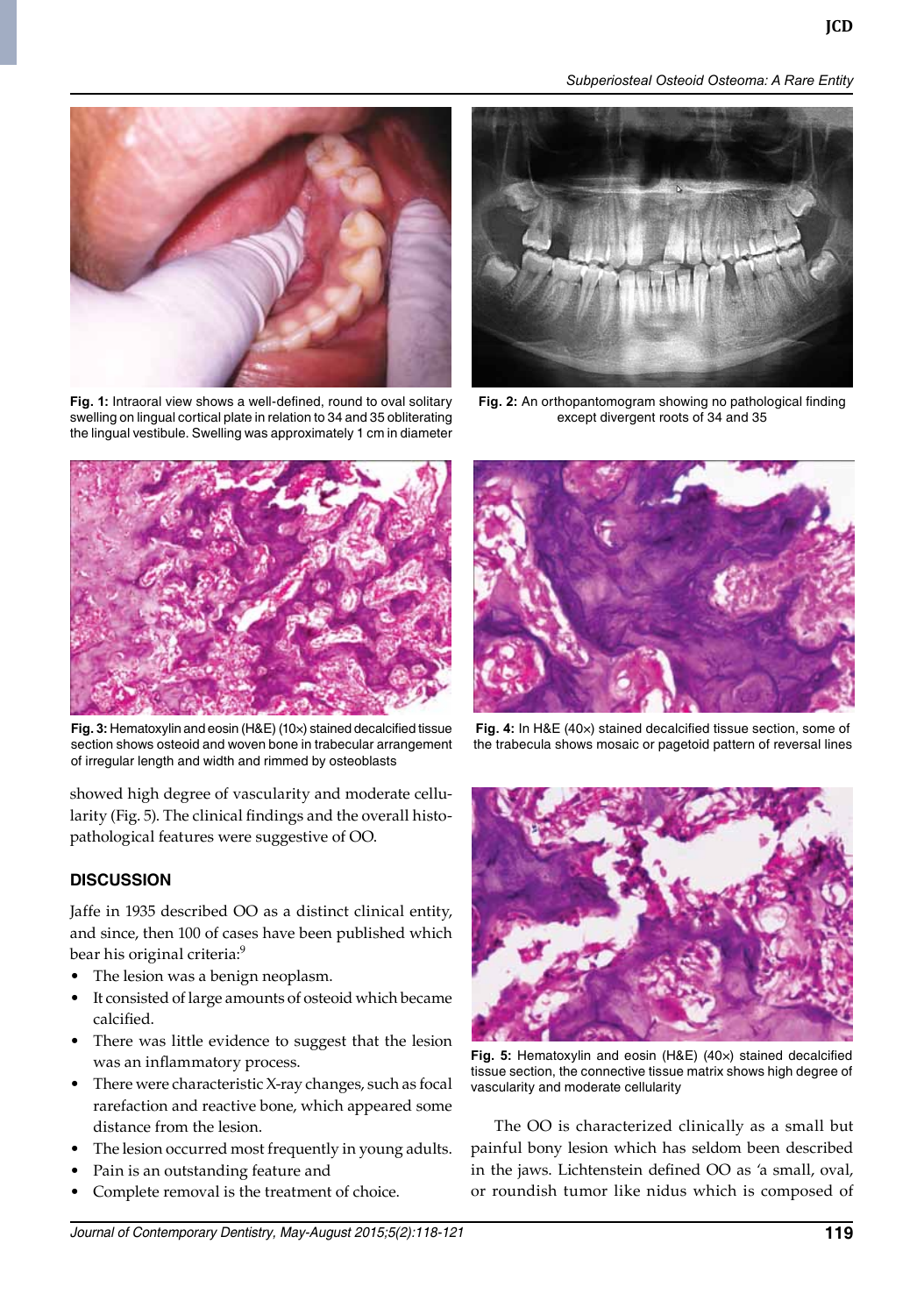osteoid and trabacula of newly formed bone deposited within a substratum of highly vascularized osteogenic connective tissue'.4 The lesion accounts for about 3% of all bone tumors, and  $10\%$  of all benign bone tumors.<sup>8</sup> Osteoid osteoma is a benign bone tumor with 80% occurring in the long bones; majority of them in metaphysis or shaft of the femur or tibia. In the head and neck, the cervical spine is the most common site.<sup>7</sup> When affecting the facial bones, the most common site is in the skull. Less than 1% occur in jaws.<sup>8</sup> They are frequently found in the mandible, the most common locations being the posterior lingual surface and the mandibular angle area.<sup>5</sup> It mainly affects adolescents and young adults. Usually, 70% of the affected young individuals are under the age of 20, but it is very rare under the age of 5 or in adults older than 40 years. The occurrence of lesion is observed more commonly in males than females, in a ratio of approximately 2:1 to  $3:1.3$ .<sup>7</sup> Our case is in accordance with the literature with the lesion being seen in a 16-year-old male patient involving the left mandibular posterior lingual region in relation to 34 and 35.

Osteoid osteoma is classified as cortical, cancellous or subperiosteal OO. Cortical lesions are the most common. The radiolucent nidus is within the cortical bone, where it is surrounded by a cortical sclerosis and thickening or solid or laminated periosteal new bone formation. Cancellous OO also referred to as medullary OO is intermediate in frequency. In this type osteosclerosis is usually mild to moderate and may be distant from the lesion. Subperiosteal OO is a rare form of the disease that usually presents as a rounded soft-tissue mass adjacent to a bony cortex, which it excavates. Surrounding reactive changes are usually absent in this type.<sup>3,4,7</sup> Some authors found that subperiosteal OO like any tumors may erode into the cortex beneath. In our patient, the lesion presented as a subperiosteal OO in view of the fact that no pathological changes were seen radiographically and it was a soft-tissue entity.

The pathogenesis of OO has remained controversial. Some authors consider it as a neoplasm; others believe that it arises on an inflammatory basis; while some authors consider it as a consequence of an unusual healing process. The precise nature of the lesion remains unclear.10 The clinical hallmark of this lesion is spontaneous pain which is dull, throbbing and intermittent, but later becomes severe, constant and more pronounced during the night. These characteristics are compatible with the current case. Golding believed that the marked vascular elements were responsible for both the pain and the osseous reaction that occurs in the lesion. Jaffe regarded the curious pain seen in OO as being attributable to the arteriolar blood supply of the lesion. $<sup>11</sup>$ </sup> The evidence over the last two decades indicates that

prostaglandins (especially prostaglandin E2) play a major role regarding the extremely high level of prostaglandin concentration reported in the nidus of the lesion. The dramatic pain reliefs that may occur with the administration of NSAID'S supports the theory that prostaglandins have an important pathophysiologic role for the patients with  $OO.^{2,3}$  In the current case, the pain was intermittent, severe in nature, and radiated to the left temporal region. Although these symptoms clinically implied a periapical inflammatory pathology, the absence of a carious tooth or any periodontal pathology ruled out the same. Pain is also a feature of malignancy, but because the lesion had a growth period of 6 months and there were no signs of paresthesia, anesthesia or perforation of the cortical bone, a benign tumor was suspected. When the physician elicits such a history, the suspicion of an osteoid OO must be strongly considered even if initial radiographs of the site fail to reveal an abnormality.

The classical radiographic appearance of OO is a small, radiolucent nidus, less than 2 cm in diameter, surrounded by a large dense sclerotic zone of cortical thickening. Evidence of a laminated periosteal reaction is often present. Jaffe emphasized that the roentgenographic features of OO were most important in the definitive diagnosis of the lesion. He stated that the nidus was more radiolucent than radiopaque and that it was surrounded by a reactive radiopacity that extended a variable distance from the nidus. Prichard and Mckay stated that a central opaque body which varied in density as the calcification progressed was seen. Foss et al also reported that there may be calcification or ossification of a portion or all of the radiolucent nidus. Computed tomography has been recommended to be one of the most useful modalities to diagnose bone tumors in the complex anatomical site of the jaws. The characteristic features of OO, such as a radiolucency with central calcification, located in the cortical bone with surrounding sclerotic bone are best elucidated by CT. Bone scanning is considered a useful adjunctive test in some cases because the rich bone-producing OO is associated with a 'hot' radionuclide bone scan. Radionuclide scanning is a sensitive technique, and findings may be positive before radiographic changes are apparent.<sup>4,12</sup> However, since in our case no radiologic abnormality was evident, we suspected the lesion to be a subperiosteal OO which is an extremely rare entity.

The histopathological appearance of OO varies with the age of lesion and its site. Nidus, which contains osteoid tissue, varying in degree of calcification, and/or bone trabeculation with large vascular systems, is characteristic feature of OO. Formation of definite trabeculae occurs, particularly in older lesion, outlined by active osteoblasts. Large sheets or irregular trabeculae reveal mineralized material that demonstrates prominent reversal lines. Foci